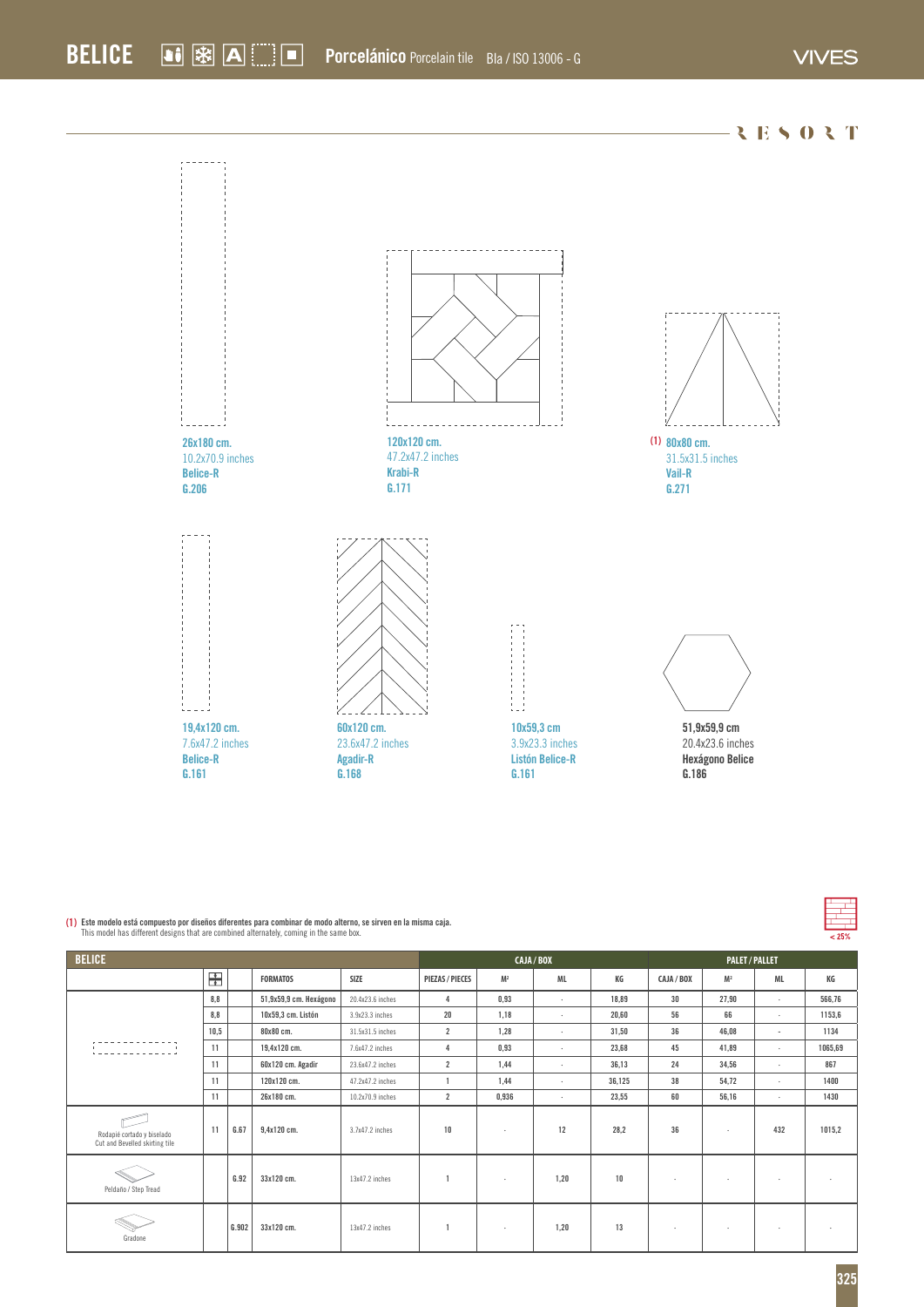

 *Los colores de las piezas de esta catálogo son orientativos. The colours shown in this catalogue are for guidance only.*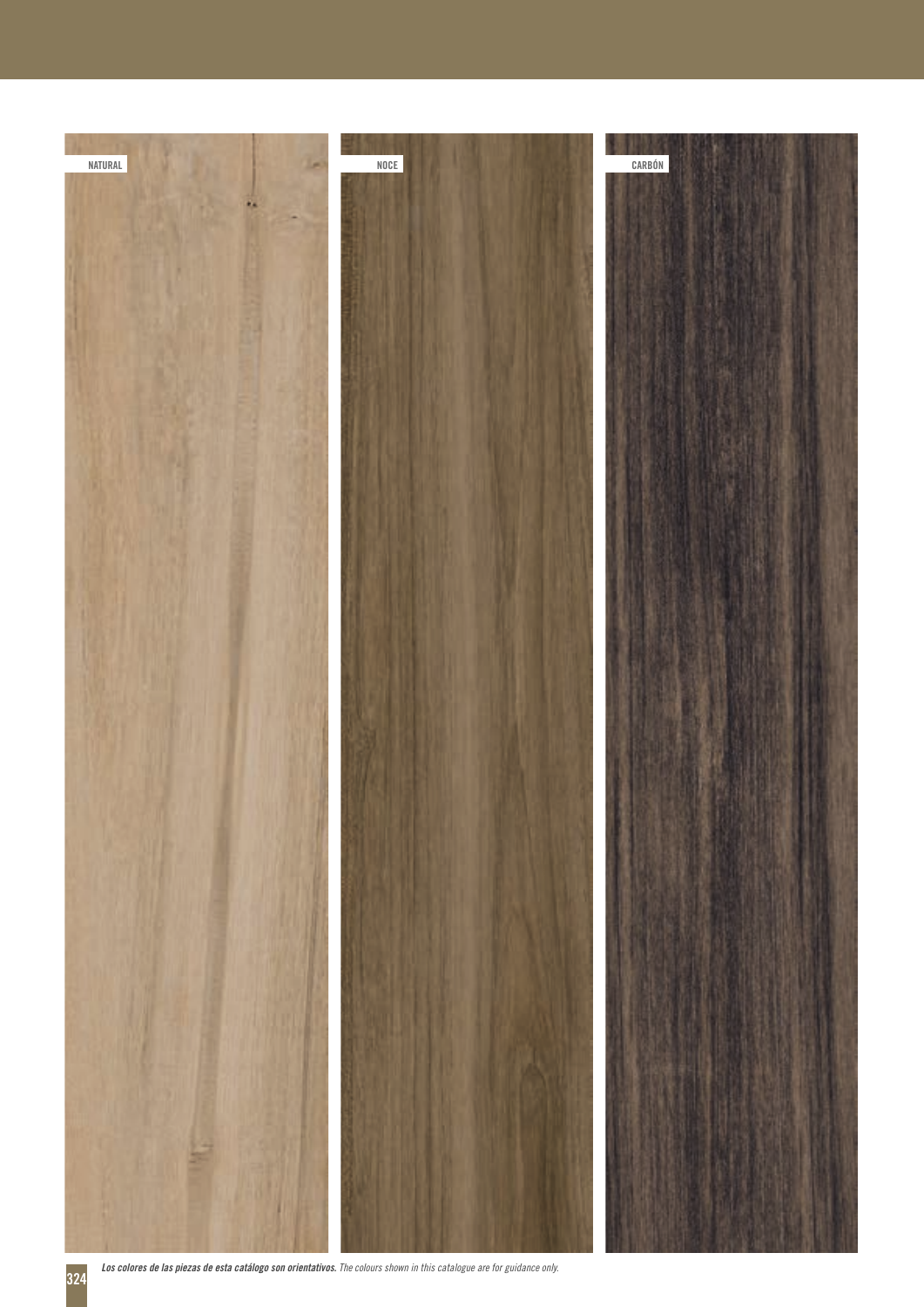**80x80 cm..** 31.5x31.5 inches



**Vail-R Natural G.271 (1) (1)**



**Vail-R Noce G.271**



**Vail-R Carbón G.271 (1)**



**Syote-R Multicolor G.271**

**(1) Este modelo está compuesto por diseños diferentes para combinar de modo alterno, se sirven en la misma caja.** This model has different designs that are combined alternately, coming in the same box.

| <b>BELICE</b>           |        |  |                 |                  |                 |                | CAJA/BOX | <b>PALET/PALLET</b> |            |                |                 |      |
|-------------------------|--------|--|-----------------|------------------|-----------------|----------------|----------|---------------------|------------|----------------|-----------------|------|
|                         | ஈ<br>≖ |  | <b>FORMATOS</b> | SIZE             | PIEZAS / PIECES | M <sup>2</sup> | ML.      | KG                  | CAJA / BOX | M <sup>2</sup> | A4<br><b>ML</b> | KG   |
| $r = -1$<br>$1 - 1 - 1$ | 10,5   |  | 80x80 cm.       | 31.5x31.5 inches |                 | 1.20<br>1,28   |          | 31,50               | 36         | 46,08          | ×               | 1134 |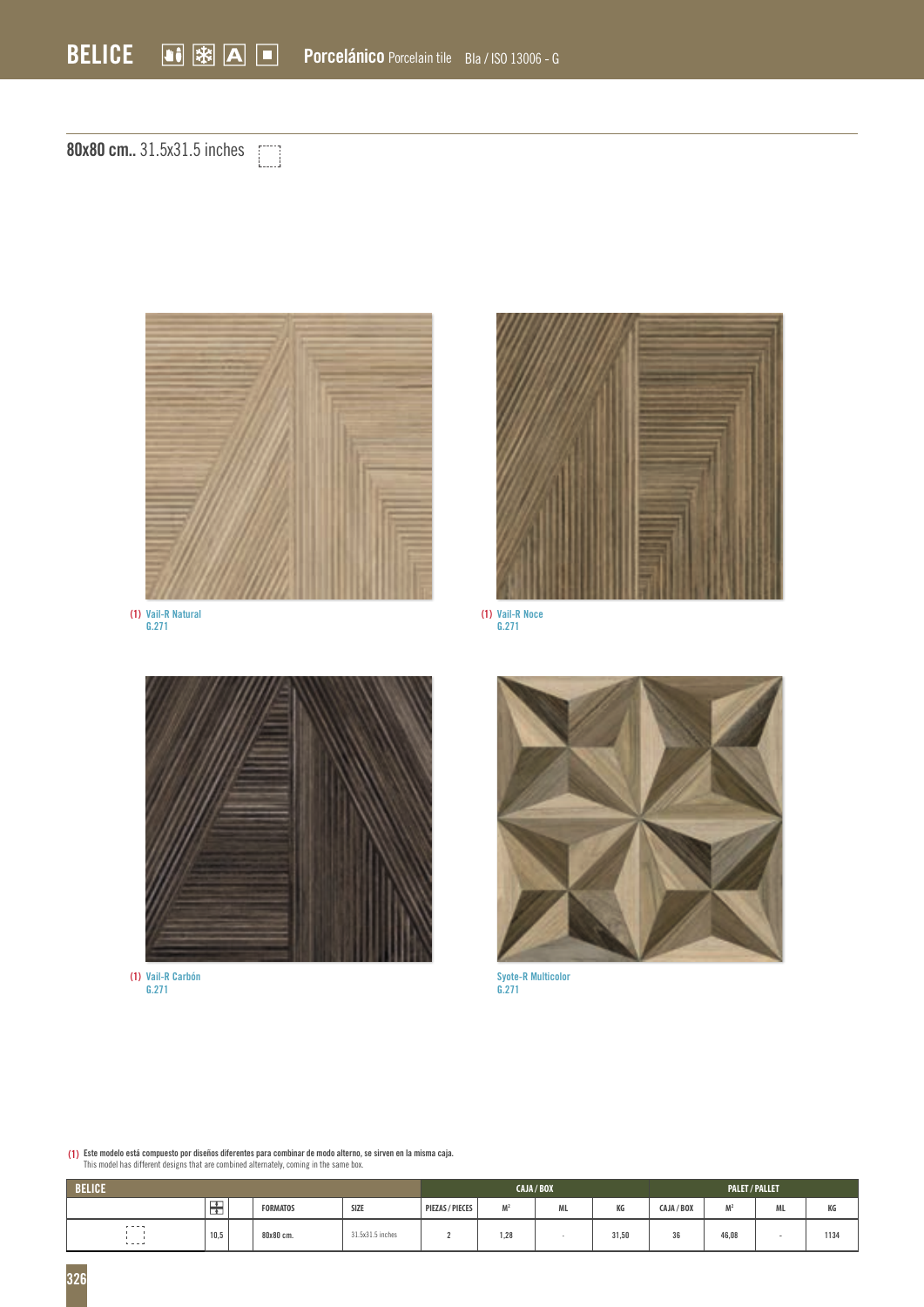## RESORT

## **60x120 cm.** 23.6x47.2 inches



**Agadir-R Natural G.168**



**Agadir-R Noce G.168**



**Agadir-R Carbón G.168**



**Agadir-R Multicolor G.168**

| <b>BELICE</b>                    |           |  |                 |                                    |                 |                | CAJA / BOX | <b>PALET/PALLET</b> |            |           |           |     |
|----------------------------------|-----------|--|-----------------|------------------------------------|-----------------|----------------|------------|---------------------|------------|-----------|-----------|-----|
|                                  | டா<br>ىغا |  | <b>FORMATOS</b> | SIZE<br>the company of the company | PIEZAS / PIECES | M <sub>2</sub> | ML         | КG                  | CAJA / BOX | <b>M2</b> | <b>ML</b> | КG  |
| $- - - - - -$<br>$1 - 1 - 1 - 1$ | <br>. .   |  | 60x120 cm.      | 23.6x47.2 inches                   |                 | 1.44           |            | 36,13               | 24         | 34,56     |           | 867 |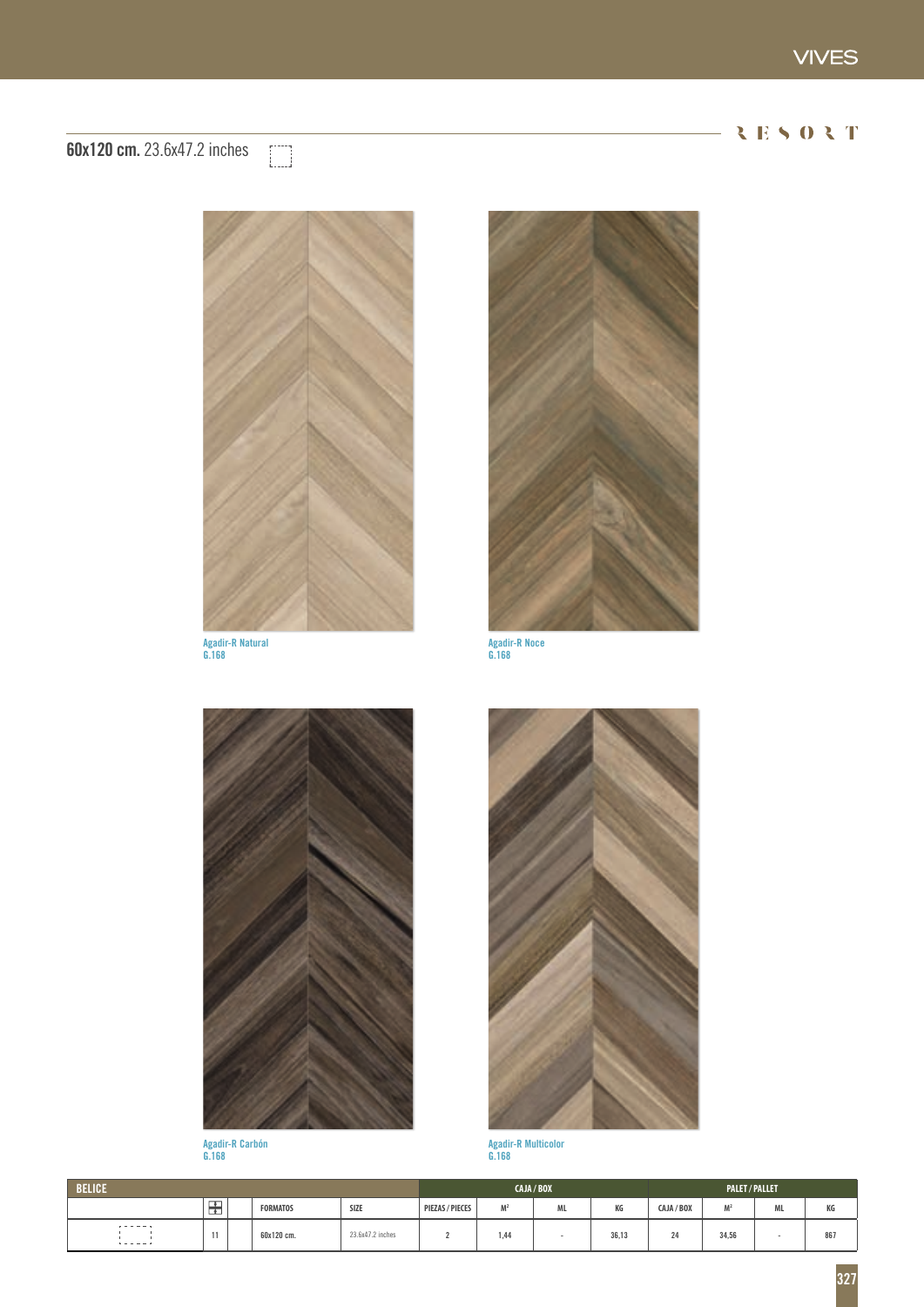

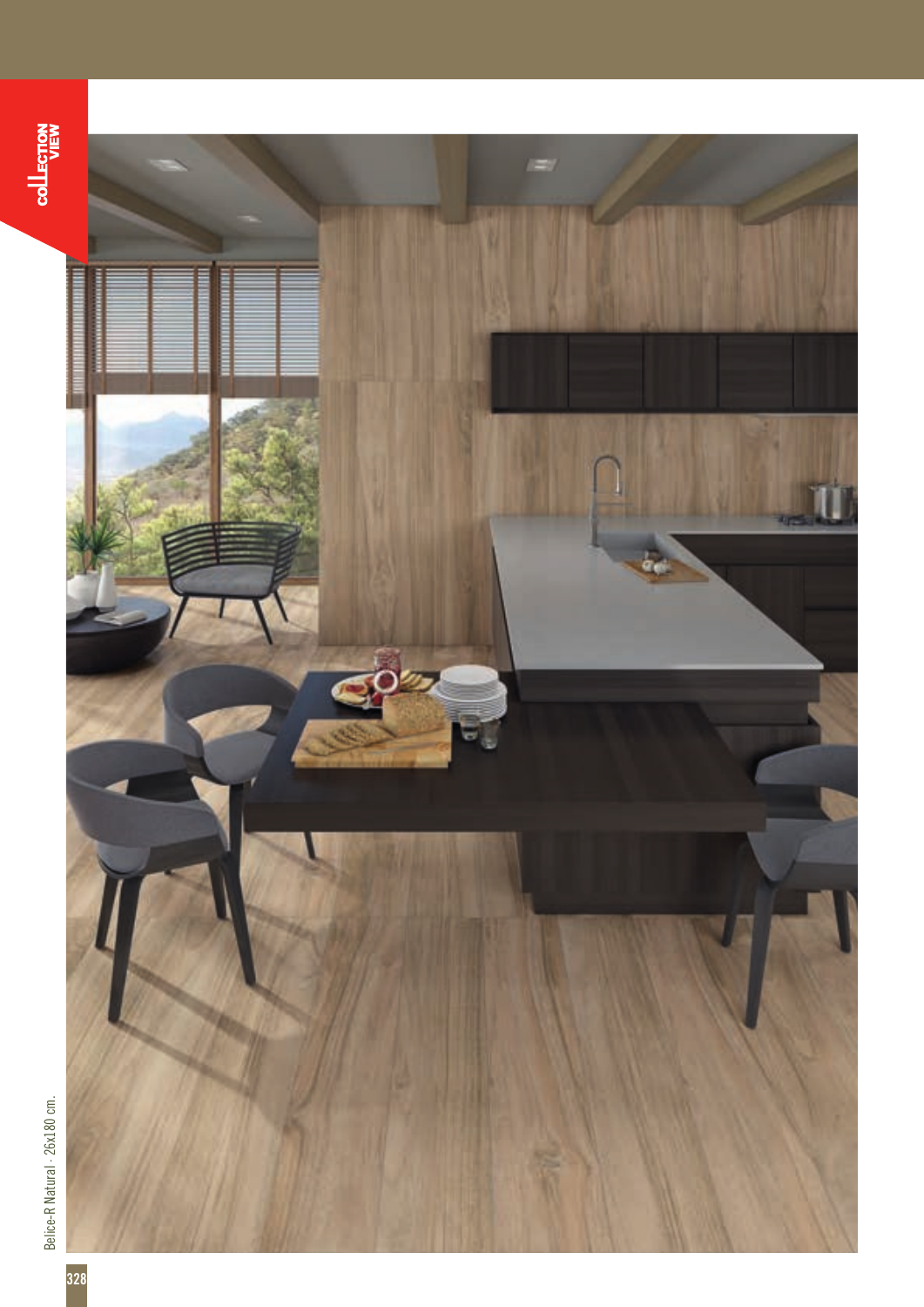



Belice-R Noce · 26x180 cm. / Krabi-R Noce / Verbier-R· 120x120 cm. Belice-R Noce - 26x180 cm. / Krabi-R Noce / Verbier-R - 120x120 cm.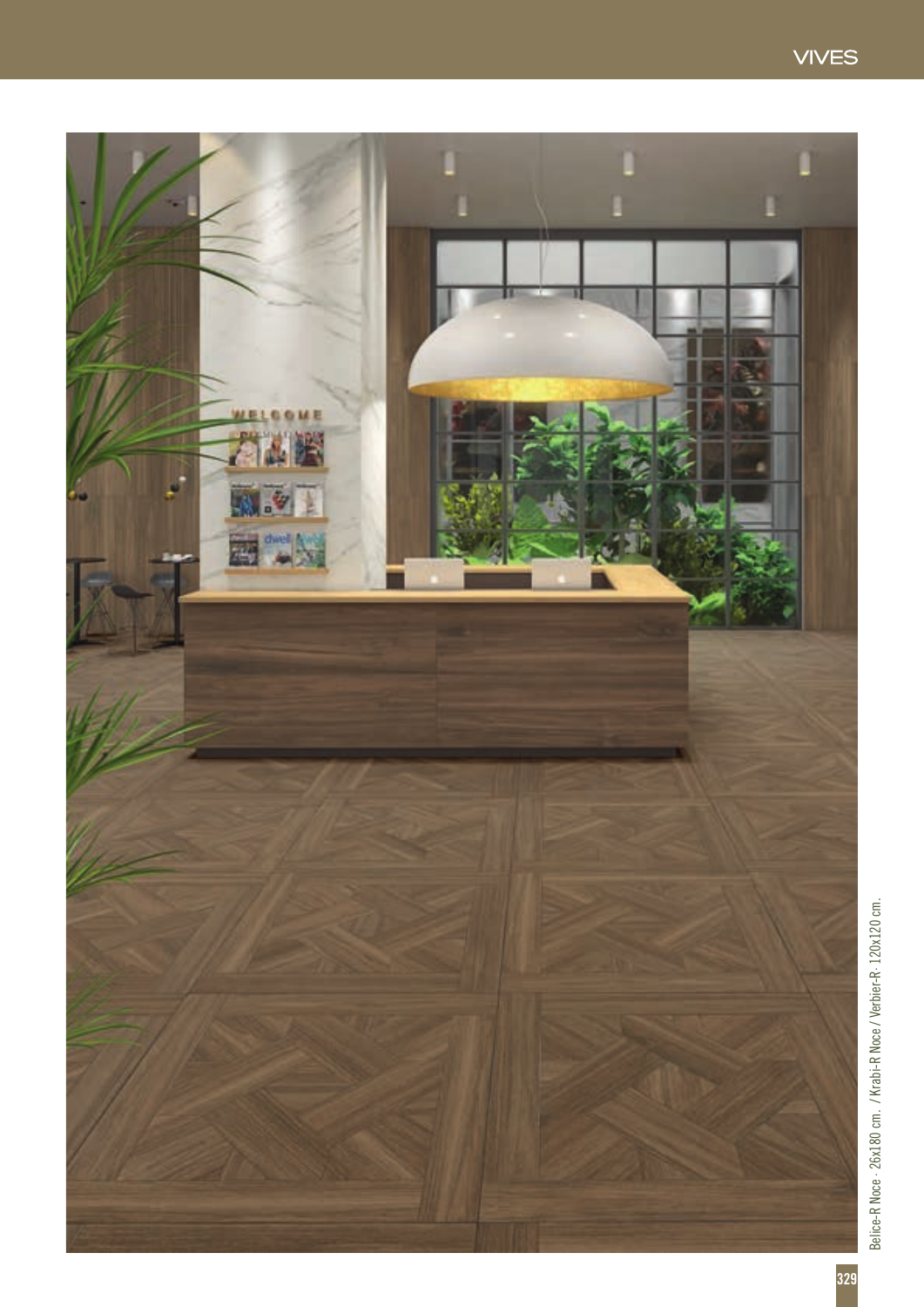